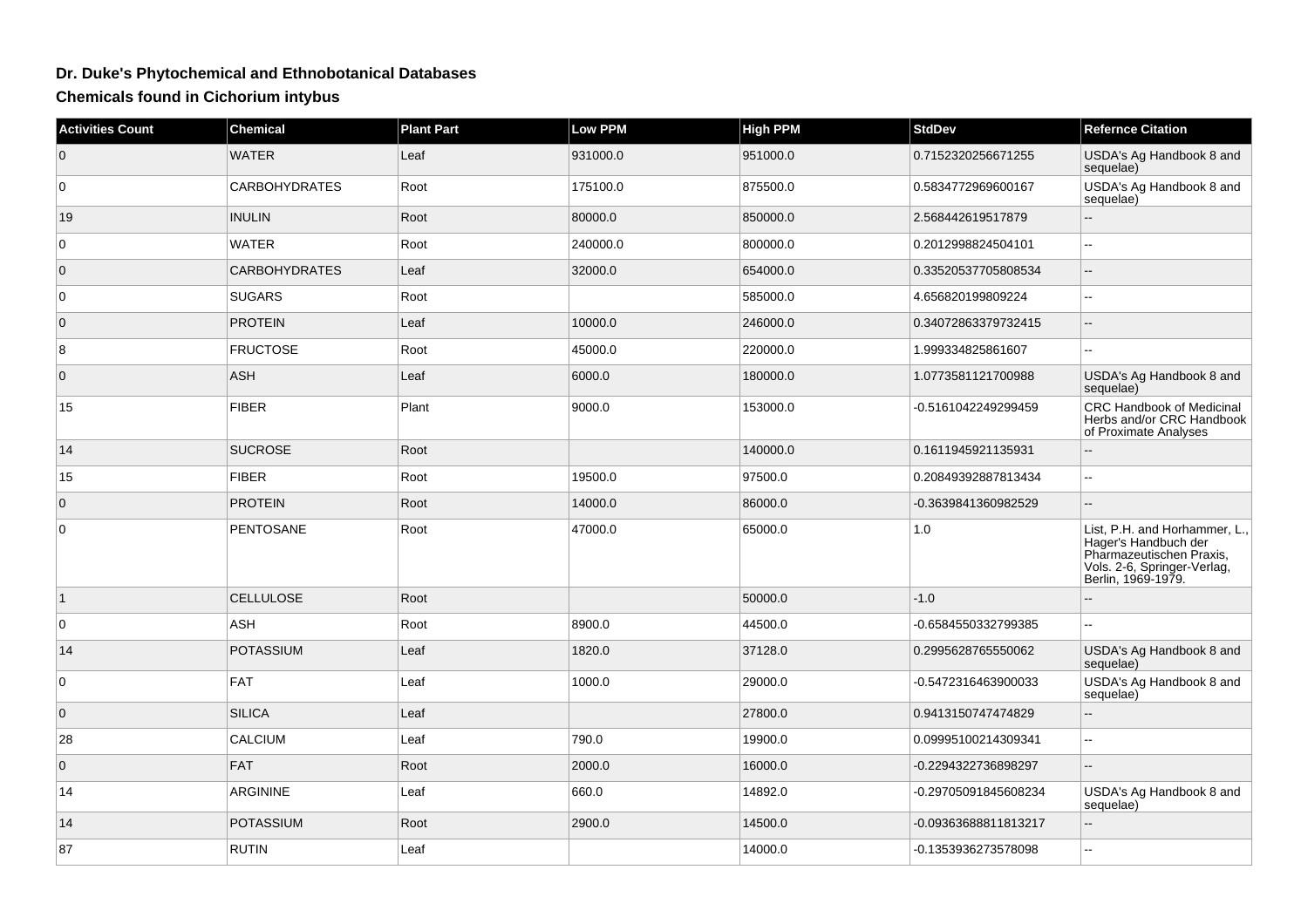| <b>Activities Count</b> | <b>Chemical</b>   | <b>Plant Part</b> | <b>Low PPM</b> | <b>High PPM</b> | <b>StdDev</b>        | <b>Refernce Citation</b>                                                                                                               |
|-------------------------|-------------------|-------------------|----------------|-----------------|----------------------|----------------------------------------------------------------------------------------------------------------------------------------|
| 3                       | <b>ISOLEUCINE</b> | Leaf              | 540.0          | 12240.0         | 0.045339706929741146 | USDA's Ag Handbook 8 and<br>sequelae)                                                                                                  |
| 7                       | <b>GLUCOSE</b>    | Root              |                | 11000.0         | -0.4327088902399002  | ANON. 1948-1976. The<br>Wealth of India raw materials.<br>Publications and Information<br>Directorate, CSIR, New Delhi.<br>11 volumes. |
| 3                       | <b>VALINE</b>     | Leaf              | 410.0          | 9180.0          | -0.9848461873827702  | USDA's Ag Handbook 8 and<br>sequelae)                                                                                                  |
| $\overline{2}$          | <b>LEUCINE</b>    | Leaf              | 390.0          | 8976.0          | -1.160783880324028   | USDA's Ag Handbook 8 and<br>sequelae)                                                                                                  |
| $\overline{4}$          | <b>PUFA</b>       | Leaf              | 440.0          | 8030.0          | -1.576432461803007   | USDA's Ag Handbook 8 and<br>sequelae)                                                                                                  |
| $\overline{4}$          | <b>LYSINE</b>     | Leaf              | 350.0          | 7956.0          | -1.1182801972380008  | USDA's Ag Handbook 8 and<br>sequelae)                                                                                                  |
| 27                      | LINOLEIC-ACID     | Leaf              | 370.0          | 7548.0          | -0.10687088053184475 | USDA's Ag Handbook 8 and<br>sequelae)                                                                                                  |
| 87                      | <b>RUTIN</b>      | Seed              |                | 6400.0          | 0.07536225897017279  | u.                                                                                                                                     |
| $\overline{4}$          | <b>THREONINE</b>  | Leaf              | 250.0          | 5712.0          | -1.367011082098785   | USDA's Ag Handbook 8 and<br>sequelae)                                                                                                  |
| 7                       | PHENYLALANINE     | Leaf              | 220.0          | 4896.0          | -1.3885269608474589  | USDA's Ag Handbook 8 and<br>sequelae)                                                                                                  |
| $\overline{0}$          | <b>SFA</b>        | Leaf              | 240.0          | 4380.0          | -0.45748721001349424 | USDA's Ag Handbook 8 and<br>sequelae)                                                                                                  |
| $\overline{4}$          | <b>PUFA</b>       | Root              | 870.0          | 4350.0          | -0.318698697794576   | USDA's Ag Handbook 8 and<br>sequelae)                                                                                                  |
| 13                      | PALMITIC-ACID     | Leaf              | 210.0          | 4284.0          | -0.3076698789052898  | USDA's Ag Handbook 8 and<br>sequelae)                                                                                                  |
| $\overline{4}$          | <b>PHOSPHORUS</b> | Leaf              | 210.0          | 4284.0          | -0.12648268363942136 | u.                                                                                                                                     |
| $ 2\rangle$             | PALMITOLEIC-ACID  | Root              | 750.0          | 3750.0          | 1.9212861697652845   | USDA's Ag Handbook 8 and<br>sequelae)                                                                                                  |
| 27                      | LINOLEIC-ACID     | Root              | 750.0          | 3750.0          | 0.23419013142339878  | $\overline{a}$                                                                                                                         |
| 29                      | <b>TRYPTOPHAN</b> | Leaf              | 160.0          | 3672.0          | 0.6804048665688907   | USDA's Ag Handbook 8 and<br>sequelae)                                                                                                  |
| $\overline{7}$          | <b>HISTIDINE</b>  | Leaf              | 150.0          | 3468.0          | -0.9576955368033032  | USDA's Ag Handbook 8 and<br>sequelae)                                                                                                  |
| $\vert$ 4               | <b>PHOSPHORUS</b> | Root              | 610.0          | 3050.0          | -0.0821867763972658  | $\mathbb{Z}^2$                                                                                                                         |
| 65                      | <b>MAGNESIUM</b>  | Leaf              | 130.0          | 2652.0          | -0.5690626388509602  | USDA's Ag Handbook 8 and<br>sequelae)                                                                                                  |
| $\overline{1}$          | SODIUM            | Root              | 500.0          | 2500.0          | 0.6512650124326103   |                                                                                                                                        |
| $\overline{0}$          | <b>SFA</b>        | Root              | 480.0          | 2400.0          | -0.20544019680514997 | USDA's Ag Handbook 8 and<br>sequelae)                                                                                                  |
| 13                      | PALMITIC-ACID     | Root              | 410.0          | 2050.0          | -0.30431334760427364 | USDA's Ag Handbook 8 and<br>sequelae)                                                                                                  |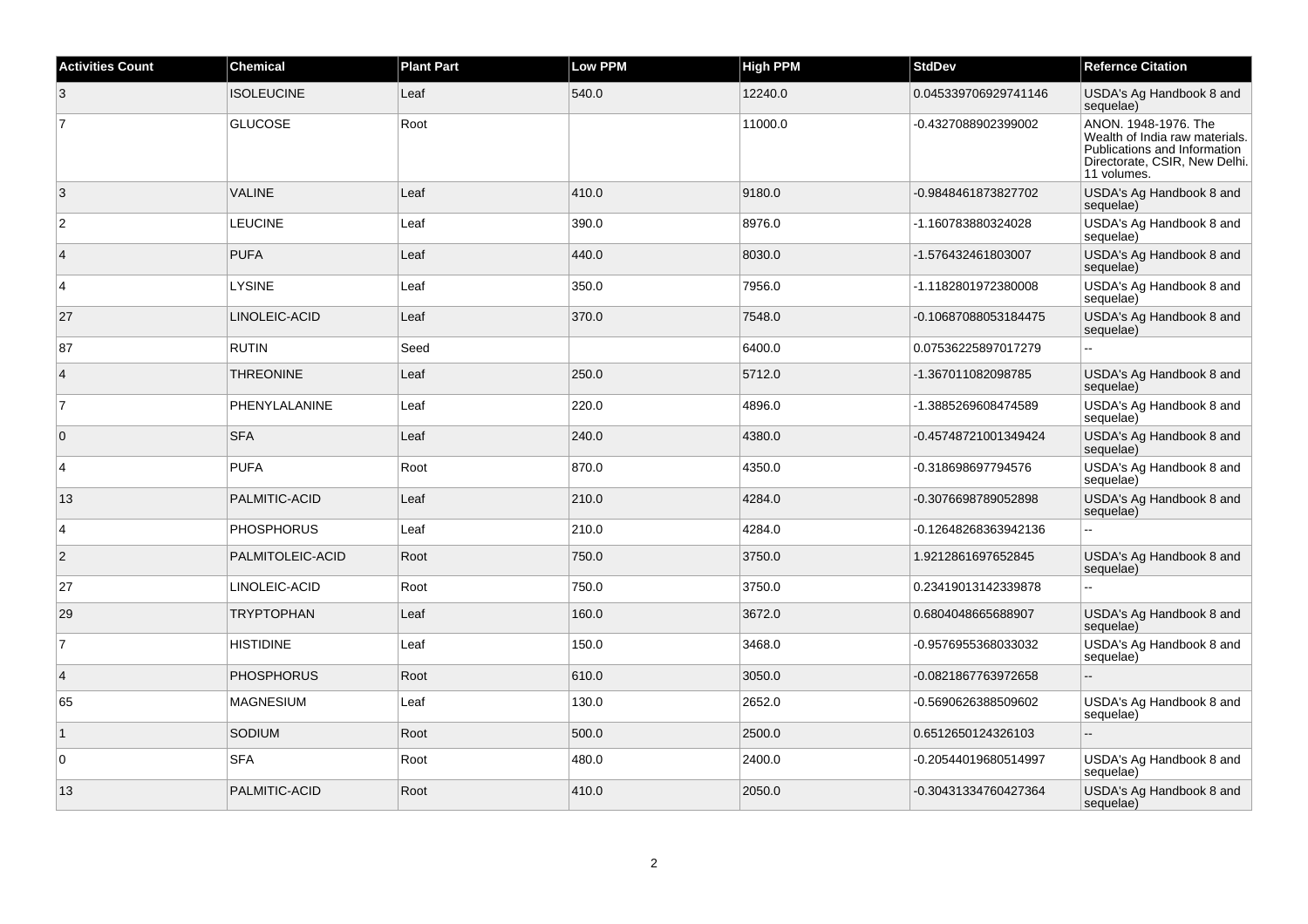| <b>Activities Count</b> | <b>Chemical</b>                      | <b>Plant Part</b> | <b>Low PPM</b> | <b>High PPM</b> | <b>StdDev</b>        | <b>Refernce Citation</b>              |
|-------------------------|--------------------------------------|-------------------|----------------|-----------------|----------------------|---------------------------------------|
| 28                      | <b>CALCIUM</b>                       | Root              | 410.0          | 2050.0          | -0.5862286623630208  | $-$                                   |
| 112                     | ASCORBIC-ACID                        | Leaf              | 100.0          | 2040.0          | -0.254634091901897   | Ξ.                                    |
| 3                       | <b>CICHORIIN</b>                     | Flower            | 1000.0         | 2000.0          |                      |                                       |
| $\overline{0}$          | <b>MONOCAFFEOYLTARTARI</b><br>C-ACID | Leaf              |                | 1800.0          |                      |                                       |
| $\vert$ 1               | SODIUM                               | Leaf              | 70.0           | 1428.0          | -0.3936622771435691  | USDA's Ag Handbook 8 and<br>sequelae) |
| 15                      | <b>METHIONINE</b>                    | Leaf              | 50.0           | 1224.0          | -1.5483275310004487  | USDA's Ag Handbook 8 and<br>sequelae) |
| 15                      | ALPHA-LINOLENIC-ACID                 | Leaf              | 60.0           | 1224.0          | -1.0636070799711819  | USDA's Ag Handbook 8 and<br>sequelae) |
| 10                      | CHICORIC-ACID                        | Leaf              |                | 1100.0          |                      | $-$                                   |
| 65                      | <b>MAGNESIUM</b>                     | Root              | 220.0          | 1100.0          | -0.7776954016677178  | ä.                                    |
| 102                     | CAFFEIC-ACID                         | Leaf              |                | 767.0           | -0.6095210261436637  | ٠.                                    |
| 15                      | ALPHA-LINOLENIC-ACID                 | Root              | 130.0          | 650.0           | -0.32107850770475904 | USDA's Ag Handbook 8 and<br>sequelae) |
| $\overline{0}$          | <b>RUBBER</b>                        | Root              |                | 420.0           | -0.4734657197361741  |                                       |
| 18                      | OLEIC-ACID                           | Leaf              | 20.0           | 408.0           | -0.6177088987554278  | USDA's Ag Handbook 8 and<br>sequelae) |
| 13                      | <b>MUFA</b>                          | Leaf              | 20.0           | 365.0           | -0.692331152044028   | USDA's Ag Handbook 8 and<br>sequelae) |
| 112                     | ASCORBIC-ACID                        | Root              | 50.0           | 250.0           | -0.5030624603012167  | $\overline{a}$                        |
| 6                       | <b>IRON</b>                          | Leaf              | 5.0            | 246.0           | -0.29703270980762686 | USDA's Ag Handbook 8 and<br>sequelae) |
| 53                      | BETA-CAROTENE                        | Leaf              | 0.0            | 228.0           | -0.14501134388228565 | USDA's Ag Handbook 8 and<br>sequelae) |
| 6                       | <b>MYRISTIC-ACID</b>                 | Leaf              | 10.0           | 204.0           | -0.6023075913949533  | USDA's Ag Handbook 8 and<br>sequelae) |
| 8                       | STEARIC-ACID                         | Leaf              | 10.0           | 204.0           | -0.48893321127321177 | USDA's Ag Handbook 8 and<br>sequelae) |
| 13                      | <b>MUFA</b>                          | Root              | 40.0           | 200.0           | -0.8770490931439714  | USDA's Ag Handbook 8 and<br>sequelae) |
| 18                      | OLEIC-ACID                           | Root              | 40.0           | 200.0           | -0.6297846550737646  | USDA's Ag Handbook 8 and<br>sequelae) |
| 6                       | <b>MYRISTIC-ACID</b>                 | Root              | 30.0           | 150.0           | -0.5390201665235613  | USDA's Ag Handbook 8 and<br>sequelae) |
| $\overline{0}$          | <b>CICHORALEXIN</b>                  | Leaf              |                | 146.5           |                      | $\overline{a}$                        |
| 39                      | <b>NIACIN</b>                        | Leaf              | 5.0            | 102.0           | 0.05472679513303063  | USDA's Ag Handbook 8 and<br>sequelae) |
| $\overline{7}$          | <b>SALICYLATES</b>                   | Leaf              | 10.0           | 100.0           | -0.3593779047496331  | $\sim$                                |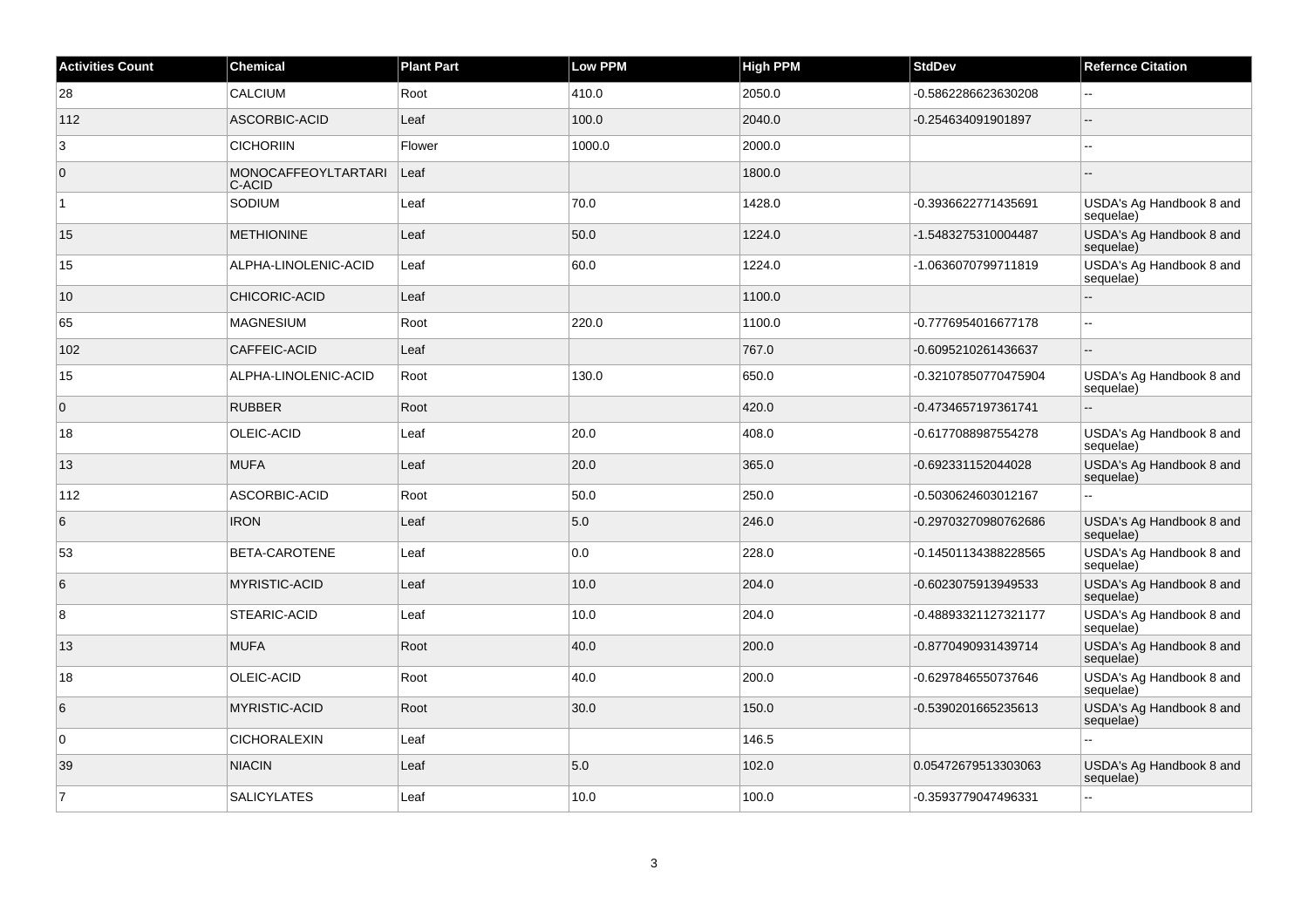| <b>Activities Count</b> | Chemical                          | <b>Plant Part</b> | <b>Low PPM</b> | <b>High PPM</b> | <b>StdDev</b>        | <b>Refernce Citation</b>                                                                                                                                                                        |
|-------------------------|-----------------------------------|-------------------|----------------|-----------------|----------------------|-------------------------------------------------------------------------------------------------------------------------------------------------------------------------------------------------|
| 8                       | <b>STEARIC-ACID</b>               | Root              | 20.0           | 100.0           | -0.6446087280612671  | USDA's Ag Handbook 8 and<br>sequelae)                                                                                                                                                           |
| 0                       | <b>CREPIDIASIDE-B</b>             | Root              |                | 100.0           |                      |                                                                                                                                                                                                 |
| 6                       | <b>IRON</b>                       | Root              | 8.0            | 40.0            | -0.38354158556693424 | Ξ.                                                                                                                                                                                              |
| 15                      | <b>RIBOFLAVIN</b>                 | Leaf              | 1.0            | 29.0            | -0.04192444032714655 | USDA's Ag Handbook 8 and<br>sequelae)                                                                                                                                                           |
| 39                      | <b>NIACIN</b>                     | Root              | 4.0            | 20.0            | -0.8763923978074498  | USDA's Ag Handbook 8 and<br>sequelae)                                                                                                                                                           |
| 4                       | <b>BORON</b>                      | Root              |                | 20.0            | -0.14974023395860875 | Betting on Boron,<br>Unpublished draft by J. A.<br>Duke on file at USDA, draft<br>and papers relating to boron<br>percentages. Includes<br>Internat. Z. Vit. Ern.<br>Forschung 43:1973 (boron). |
| 75                      | <b>KAEMPFEROL</b>                 | Seed              |                | 20.0            |                      |                                                                                                                                                                                                 |
| 5                       | 8-DEOXYLACTUCIN                   | Root              |                | 17.0            |                      |                                                                                                                                                                                                 |
| 31                      | <b>THIAMIN</b>                    | Leaf              | 1.0            | 14.0            | 1.1869303740705777   | USDA's Ag Handbook 8 and<br>sequelae)                                                                                                                                                           |
| 13                      | P-HYDROXY-BENZOIC-<br><b>ACID</b> | Leaf              |                | 11.0            | -0.7729405090241419  | ۵۵                                                                                                                                                                                              |
| $\overline{0}$          | <b>CICHORIOSIDE-C</b>             | Root              |                | 8.0             |                      | $\overline{a}$                                                                                                                                                                                  |
| 0                       | SONCHUSIDE-A                      | Root              |                | 7.0             |                      |                                                                                                                                                                                                 |
| $\mathbf{0}$            | <b>CICHORIOSIDE-B</b>             | Root              |                | 6.0             |                      |                                                                                                                                                                                                 |
| 15                      | <b>RIBOFLAVIN</b>                 | Root              | 0.0            | 2.0             | -0.45399811156287    | USDA's Ag Handbook 8 and<br>sequelae)                                                                                                                                                           |
| 31                      | <b>THIAMIN</b>                    | Root              | 0.0            | 2.0             | -0.41582954985618054 | USDA's Ag Handbook 8 and<br>sequelae)                                                                                                                                                           |
| $\mathbf 0$             | <b>CICHORIOLIDE-A</b>             | Root              |                | 2.0             |                      | ۵.                                                                                                                                                                                              |
| $\overline{0}$          | SONCHUSIDE-C                      | Root              |                | 2.0             |                      |                                                                                                                                                                                                 |
| 176                     | QUERCETIN                         | Seed              |                | 1.0             |                      |                                                                                                                                                                                                 |
| $\overline{0}$          | VITAMIN-B-2                       | Root              |                | 0.7             |                      |                                                                                                                                                                                                 |
| 61                      | <b>FERULIC-ACID</b>               | Leaf              |                | 0.5             | -1.0842680798316504  | ۵۵                                                                                                                                                                                              |
| 24                      | <b>VANILLIC-ACID</b>              | Leaf              |                | 0.5             | -1.181981260366695   |                                                                                                                                                                                                 |
| 9                       | SINAPIC-ACID                      | Plant             |                | 0.5             | $-1.0$               | Ξ.                                                                                                                                                                                              |
| 24                      | VITAMIN-B-1                       | Root              |                | 0.05            |                      |                                                                                                                                                                                                 |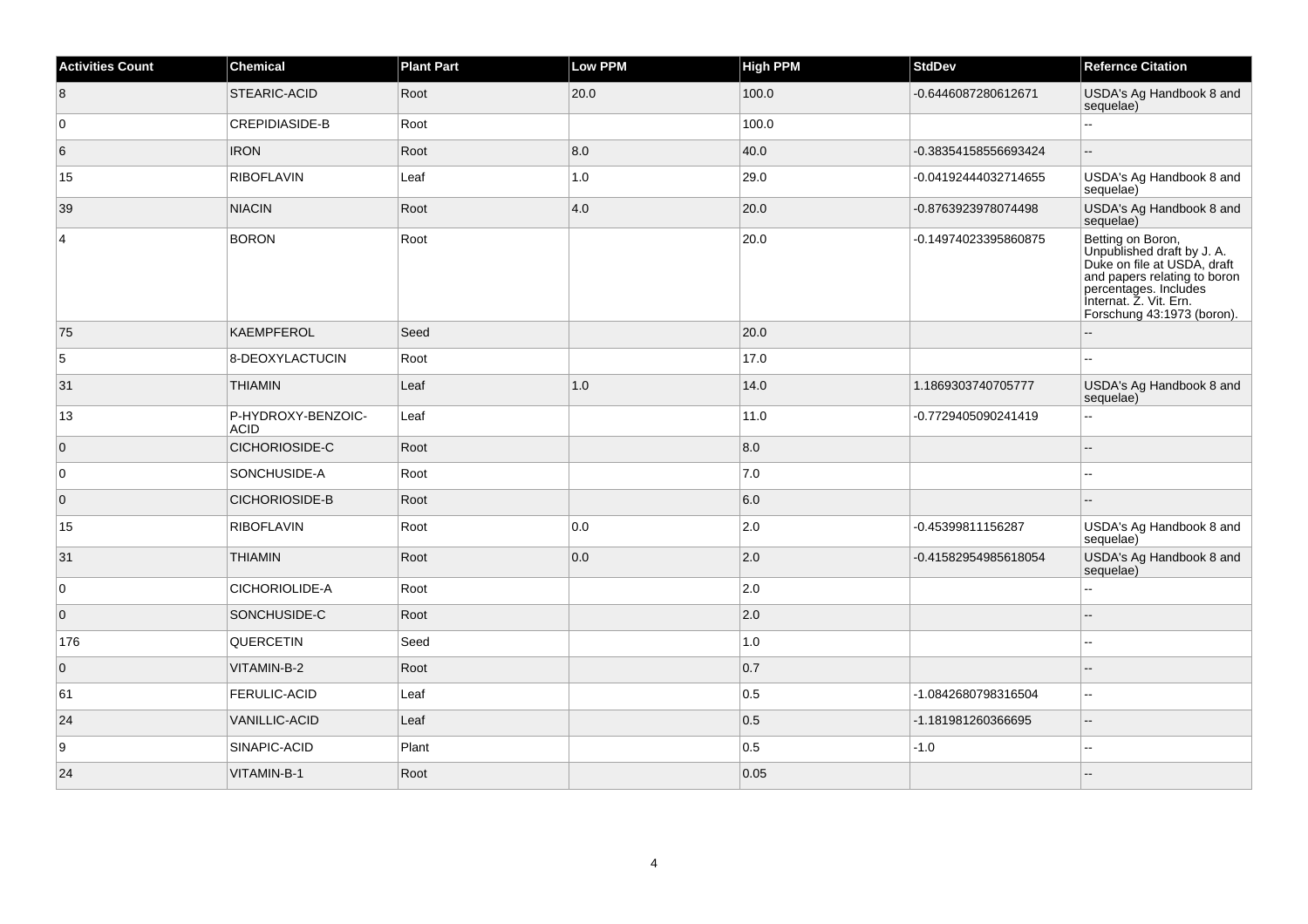| <b>Activities Count</b> | <b>Chemical</b>                              | <b>Plant Part</b> | Low PPM | <b>High PPM</b> | StdDev | <b>Refernce Citation</b>                                                                                                               |
|-------------------------|----------------------------------------------|-------------------|---------|-----------------|--------|----------------------------------------------------------------------------------------------------------------------------------------|
| 10                      | CHICORIC-ACID                                | Plant             |         |                 |        | н.                                                                                                                                     |
| 77                      | CHLOROGENIC-ACID                             | Plant             |         |                 |        | $\overline{a}$                                                                                                                         |
| 0                       | ALPHA-LACTUCEROL                             | Plant             |         |                 |        | $-1$                                                                                                                                   |
| $\overline{0}$          | VITAMIN-A                                    | Leaf              |         |                 |        | --                                                                                                                                     |
| $\vert$ 1               | <b>LEVULOSE</b>                              | Fruit Juice       |         |                 |        | 44                                                                                                                                     |
| 24                      | PECTIN                                       | Root              |         |                 |        | List, P.H. and Horhammer, L.,<br>Hager's Handbuch der<br>Pharmazeutischen Praxis,<br>Vols. 2-6, Springer-Verlag,<br>Berlin, 1969-1979. |
| 7                       | <b>HARMAN</b>                                | Root              |         |                 |        | ۵.                                                                                                                                     |
| $ 3\rangle$             | <b>SILVER</b>                                | Root              |         |                 |        | --                                                                                                                                     |
| $\overline{1}$          | $11(S), 13-$<br><b>DIHYDROLACTUCIN</b>       | Root              |         |                 |        | --                                                                                                                                     |
| $\vert 4 \vert$         | ISOCHLOROGENIC-ACID                          | Root              |         |                 |        |                                                                                                                                        |
| 77                      | <b>ZINC</b>                                  | Root              |         |                 |        | --                                                                                                                                     |
| 14                      | CICHORIC-ACID                                | Leaf              |         |                 |        | $\overline{a}$                                                                                                                         |
| 0                       | CATECHOL-TANNINS                             | Root              |         |                 |        | --                                                                                                                                     |
| 3                       | PONTICAEPOXIDE                               | Root              |         |                 |        | ц,                                                                                                                                     |
| 10                      | ALPHA-AMYRIN                                 | Seed              |         |                 |        | --                                                                                                                                     |
| $\overline{0}$          | URIDINE-5'-<br><b>DIPHOSPHOGLUCOSE</b>       | Root              |         |                 |        |                                                                                                                                        |
| 0                       | LACTUPICRIN-METHYL-<br><b>ESTER</b>          | Plant             |         |                 |        | 44                                                                                                                                     |
| $\vert$ 4               | <b>LACTUCOPICRIN</b>                         | Root              |         |                 |        |                                                                                                                                        |
| $\overline{4}$          | SILICON                                      | Root              |         |                 |        | $\sim$                                                                                                                                 |
| $\vert$ 1               | 11(S), 13-DIHYDRO-8-<br><b>DEOXYLACTUCIN</b> | Root              |         |                 |        |                                                                                                                                        |
| 19                      | <b>INULIN</b>                                | Leaf              |         |                 |        | ш,                                                                                                                                     |
| $\overline{0}$          | CERYL-ALCOHOL                                | Plant             |         |                 |        | $\overline{a}$                                                                                                                         |
| 20                      | <b>CHOLINE</b>                               | Root              |         |                 |        | List, P.H. and Horhammer, L.,<br>Hager's Handbuch der<br>Pharmazeutischen Praxis,<br>Vols. 2-6, Springer-Verlag,<br>Berlin, 1969-1979. |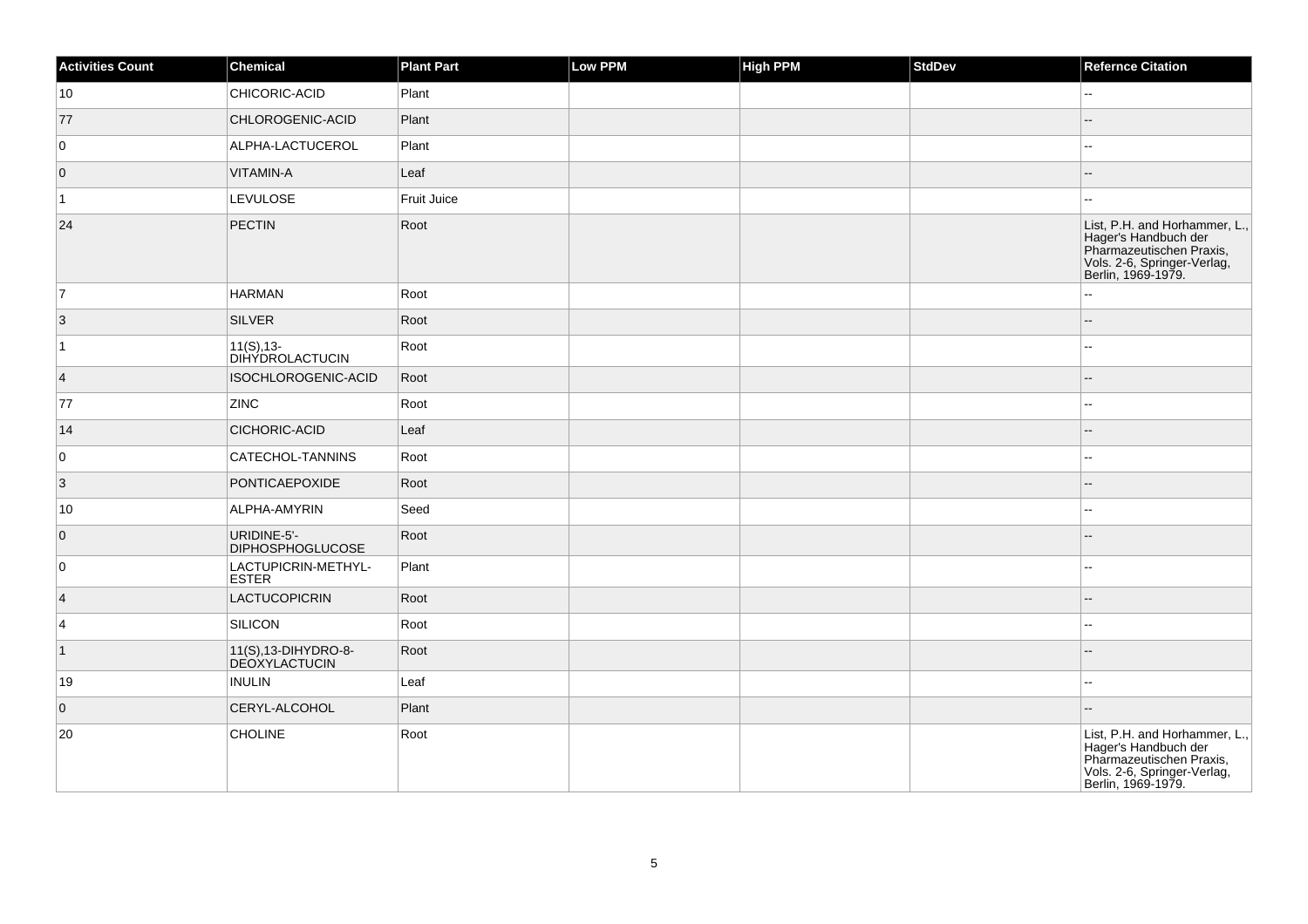| <b>Activities Count</b> | <b>Chemical</b>                                     | <b>Plant Part</b> | <b>Low PPM</b> | <b>High PPM</b> | StdDev | <b>Refernce Citation</b>                                                                                                                   |
|-------------------------|-----------------------------------------------------|-------------------|----------------|-----------------|--------|--------------------------------------------------------------------------------------------------------------------------------------------|
| 22                      | <b>CATECHOL</b>                                     | Root              |                |                 |        | $\overline{\phantom{a}}$                                                                                                                   |
| 13                      | PALMITIC-ACID                                       | Seed              |                |                 |        | L.                                                                                                                                         |
| 33                      | <b>AESCULIN</b>                                     | Leaf              |                |                 |        | --                                                                                                                                         |
| 22                      | <b>UMBELLIFERONE</b>                                | Plant             |                |                 |        |                                                                                                                                            |
| $\overline{2}$          | <b>LACTUPICRIN</b>                                  | Plant             |                |                 |        | н.                                                                                                                                         |
| $\overline{0}$          | LACTUCIN-P-<br>OXYPHENYLACETICACID-<br><b>ESTER</b> | Root              |                |                 |        | List, P.H. and Horhammer, L.,<br>Hager's Handbuch der<br>Pharmazeutischen Praxis,<br>Vols. 2-6, Springer-Verlag,<br>Berlin, 1969-1979.     |
| 3                       | <b>CICHORIIN</b>                                    | Leaf              |                |                 |        |                                                                                                                                            |
| 176                     | QUERCETIN                                           | Plant             |                |                 |        | ц,                                                                                                                                         |
| 30                      | <b>HYPEROSIDE</b>                                   | Shoot             |                |                 |        | $\overline{a}$                                                                                                                             |
| 3                       | <b>MANNOSE</b>                                      | Root              |                |                 |        | Leung, A.Y., Encyclopedia of<br>Common Natural Ingredients<br>Used in Food, Drugs, and<br>Cosmetics, John Wiley &<br>Sons, New York, 1980. |
| 102                     | CAFFEIC-ACID                                        | Shoot             |                |                 |        |                                                                                                                                            |
| $\overline{0}$          | TRANS-ZEATIN                                        | Root              |                |                 |        | 44                                                                                                                                         |
| 18                      | OLEIC-ACID                                          | Seed              |                |                 |        |                                                                                                                                            |
| 0                       | TRIDECA-1,5-DIEN-7,9,11-<br>TRIYNE-3,4-DIOL         | Root              |                |                 |        | $\sim$                                                                                                                                     |
| $\vert$ 2               | TARAXASTEROL                                        | Root              |                |                 |        | List, P.H. and Horhammer, L.,<br>Hager's Handbuch der<br>Pharmazeutischen Praxis,<br>Vols. 2-6, Springer-Verlag,<br>Berlin, 1969-1979.     |
| $\overline{4}$          | <b>LACTUCOPICRIN</b>                                | Latex Exudate     |                |                 |        | $\overline{a}$                                                                                                                             |
| $6\phantom{.}6$         | <b>LACTUCIN</b>                                     | Latex Exudate     |                |                 |        | $-$                                                                                                                                        |
| 33                      | <b>AESCULIN</b>                                     | Plant             |                |                 |        | ÷÷.                                                                                                                                        |
| $\overline{3}$          | <b>CICHORIIN</b>                                    | Root              |                |                 |        |                                                                                                                                            |
| 44                      | <b>SCOPOLETIN</b>                                   | Plant             |                |                 |        | ÷÷.                                                                                                                                        |
| $\vert$ 2               | PROTOCATECHUIC-<br>ALDEHYDE                         | Seed              |                |                 |        | List, P.H. and Horhammer, L.,<br>Hager's Handbuch der<br>Pharmazeutischen Praxis,<br>Vols. 2-6, Springer-Verlag,<br>Berlin, 1969-1979.     |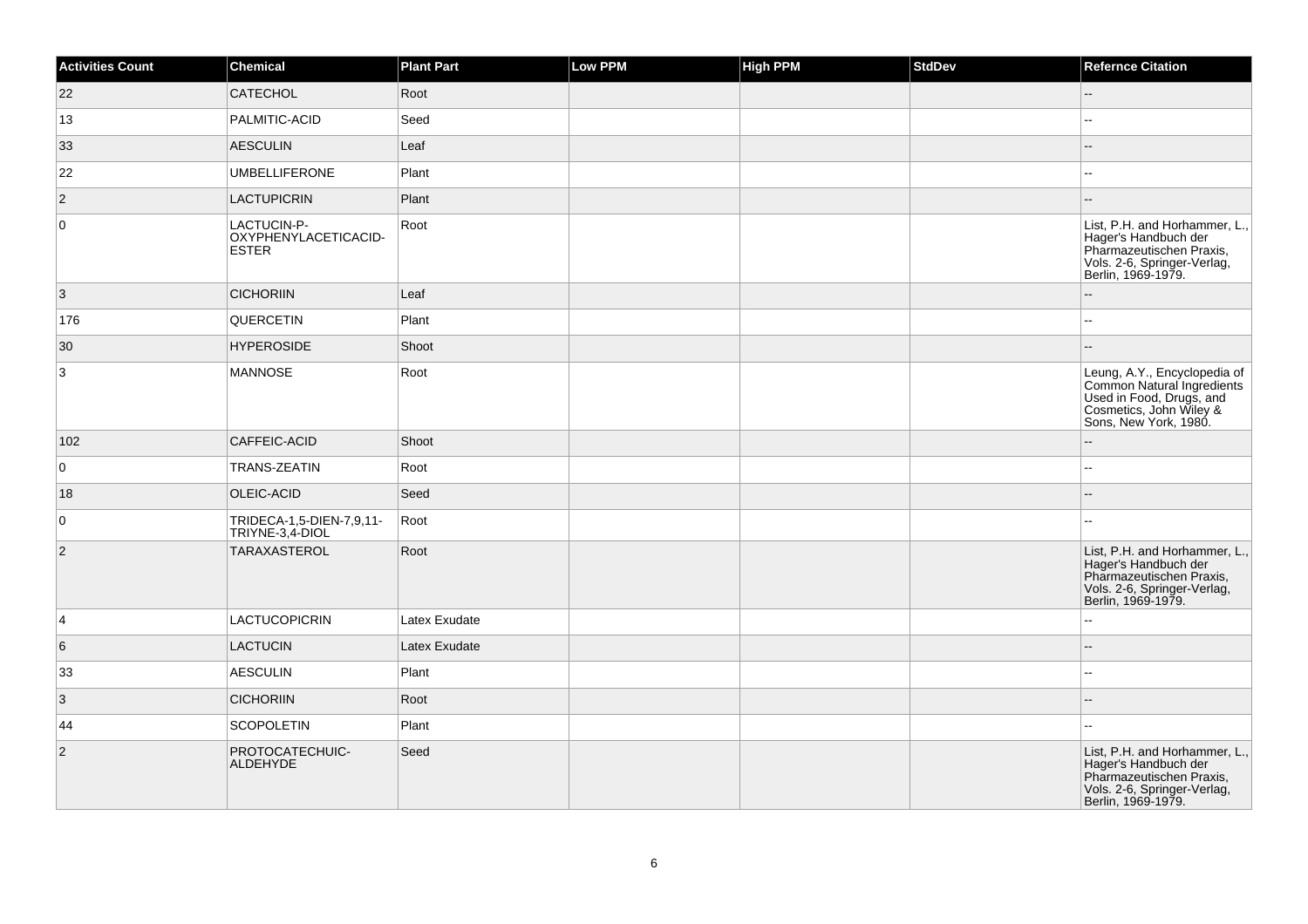| <b>Activities Count</b> | <b>Chemical</b>                       | <b>Plant Part</b>  | <b>Low PPM</b> | <b>High PPM</b> | <b>StdDev</b> | <b>Refernce Citation</b>                                                                                                                                             |
|-------------------------|---------------------------------------|--------------------|----------------|-----------------|---------------|----------------------------------------------------------------------------------------------------------------------------------------------------------------------|
| 30                      | <b>HYPEROSIDE</b>                     | Leaf               |                |                 |               | $\overline{a}$                                                                                                                                                       |
| 18                      | <b>MANNITOL</b>                       | Plant              |                |                 |               |                                                                                                                                                                      |
| 0                       | BETA-LACTUCEROL                       | Plant              |                |                 |               | ц,                                                                                                                                                                   |
| $\overline{0}$          | 3-GLUCURONIDE-<br><b>ISORHAMNETIN</b> | Plant              |                |                 |               | ٠.                                                                                                                                                                   |
| 8                       | <b>INOSITOL</b>                       | Root               |                |                 |               | List, P.H. and Horhammer, L.,<br>Hager's Handbuch der<br>Pharmazeutischen Praxis,<br>Vols. 2-6, Springer-Verlag,<br>Berlin, 1969-1979.                               |
| $ 2\rangle$             | NEO-CHLOROGENIC-ACID                  | Shoot              |                |                 |               |                                                                                                                                                                      |
| 35                      | <b>TANNIN</b>                         | Plant              |                |                 |               | --                                                                                                                                                                   |
| $\vert 4 \vert$         | LACTUCOPICRIN                         | <b>Fruit Juice</b> |                |                 |               |                                                                                                                                                                      |
| 75                      | <b>KAEMPFEROL</b>                     | Plant              |                |                 |               | ۵.                                                                                                                                                                   |
| 32                      | <b>AESCULETIN</b>                     | Plant              |                |                 |               |                                                                                                                                                                      |
| 0                       | TITANIUM                              | Root               |                |                 |               | $-1$                                                                                                                                                                 |
| 3                       | <b>CICHORIIN</b>                      | Plant              |                |                 |               |                                                                                                                                                                      |
| 0                       | DICAFFEOYL-TARTARIC-<br><b>ACID</b>   | Shoot              |                |                 |               | --                                                                                                                                                                   |
| $\overline{0}$          | <b>MANNAN</b>                         | Root               |                |                 |               | List, P.H. and Horhammer, L.,<br>East, 1.1.1. and Tomannel,<br>Rager's Handbuch der<br>Pharmazeutischen Praxis,<br>Vols. 2-6, Springer-Verlag,<br>Berlin, 1969-1979. |
| 9                       | <b>BETA-AMYRIN</b>                    | Seed               |                |                 |               |                                                                                                                                                                      |
| $\overline{0}$          | 3-GLUCURONIDE-<br><b>ISORHAMNETIN</b> | Leaf               |                |                 |               |                                                                                                                                                                      |
| $\overline{2}$          | NEO-CHLOROGENIC-ACID                  | Root               |                |                 |               | --                                                                                                                                                                   |
| 6                       | <b>LACTUCIN</b>                       | Root               |                |                 |               | $\overline{a}$                                                                                                                                                       |
| 0                       | <b>JACQUINELIN</b>                    | Root               |                |                 |               |                                                                                                                                                                      |
| 32                      | <b>AESCULETIN</b>                     | Leaf               |                |                 |               |                                                                                                                                                                      |
| 6                       | TARTARIC-ACID                         | Plant              |                |                 |               |                                                                                                                                                                      |
| 61                      | FERULIC-ACID                          | Plant              |                |                 |               |                                                                                                                                                                      |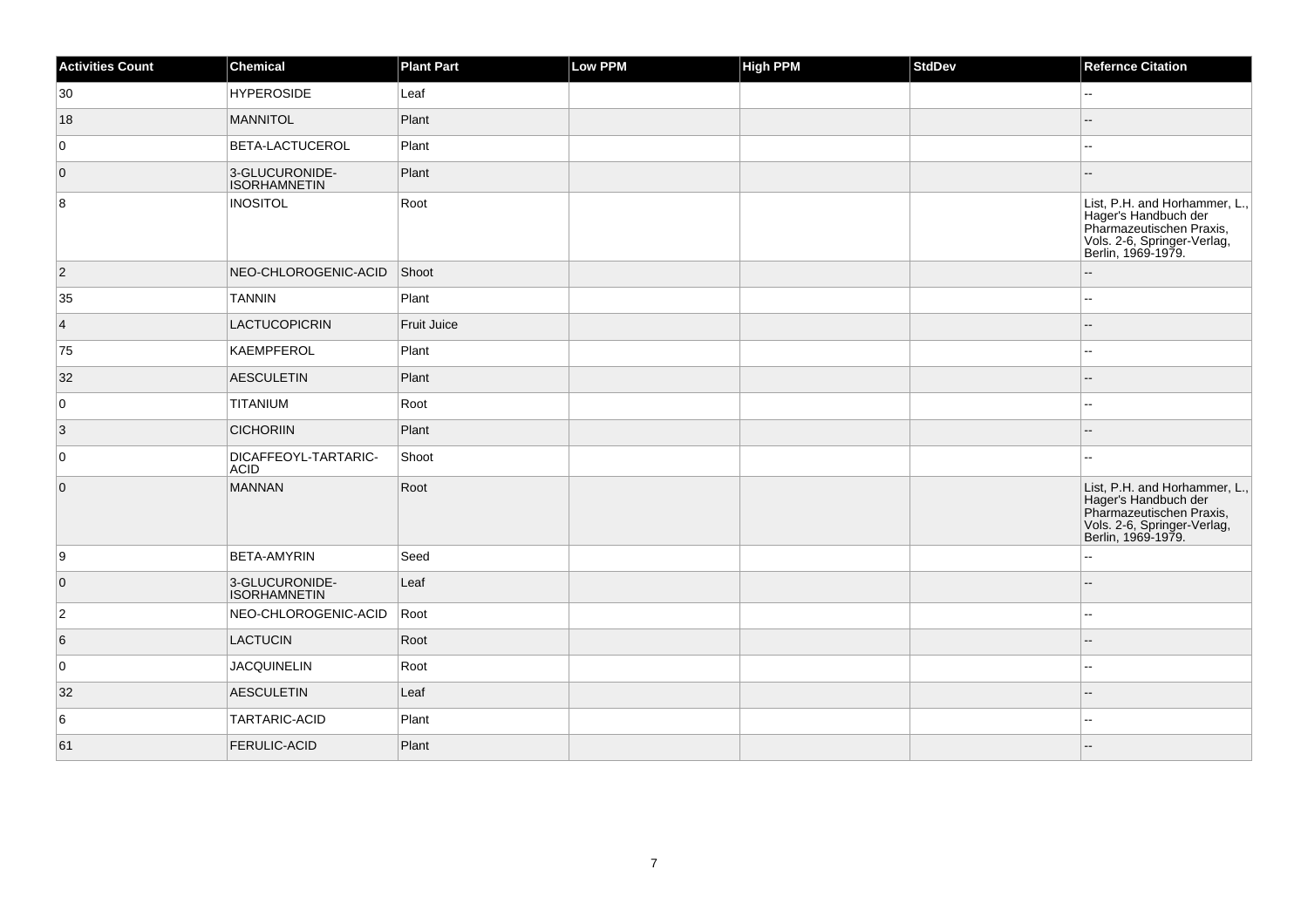| <b>Activities Count</b> | <b>Chemical</b>                                                | <b>Plant Part</b>  | <b>Low PPM</b> | High PPM | <b>StdDev</b> | <b>Refernce Citation</b>                                                                                                                                                                   |
|-------------------------|----------------------------------------------------------------|--------------------|----------------|----------|---------------|--------------------------------------------------------------------------------------------------------------------------------------------------------------------------------------------|
| $\overline{4}$          | ISOCHLOROGENIC-ACID                                            | Plant              |                |          |               | Gruenwald, J. et al. 1998.<br>PDR for Herbal Medicine. 1st<br>ed. Medical Economics Co.,<br>Montvale, NJ. 1244 pp.<br>(abbreviated as PHR or<br>Physicians Herbal Reference<br>in my mind) |
| $\overline{0}$          | DELPHINIDIN-3-(6"-<br>MALONYLGLUCOSIDE)-5-<br>MALONYLGLUCOSIDE | Inflorescence      |                |          |               |                                                                                                                                                                                            |
| $\overline{7}$          | ASTRAGALIN                                                     | Plant              |                |          |               | $\sim$                                                                                                                                                                                     |
| $\overline{0}$          | 3-O-P-COUMAROYL-<br>QUINIC-ACID                                | Shoot              |                |          |               | ٠.                                                                                                                                                                                         |
| 6                       | LACTUCIN                                                       | Plant              |                |          |               | $\overline{\phantom{a}}$                                                                                                                                                                   |
| 5                       | 8-DEOXYLACTUCIN                                                | Plant              |                |          |               | $\overline{a}$                                                                                                                                                                             |
| 0                       | <b>CHRYSANTHEMIN</b>                                           | Leaf               |                |          |               | $\sim$                                                                                                                                                                                     |
| 30                      | <b>HYPEROSIDE</b>                                              | Plant              |                |          |               | $\overline{a}$                                                                                                                                                                             |
| 0                       | <b>CYANAROSIDE</b>                                             | Shoot              |                |          |               | $\sim$                                                                                                                                                                                     |
| $\overline{7}$          | <b>ASTRAGALIN</b>                                              | Leaf               |                |          |               |                                                                                                                                                                                            |
| $\overline{0}$          | 3-O-FERULOYL-QUINIC-<br><b>ACID</b>                            | Shoot              |                |          |               |                                                                                                                                                                                            |
| 15                      | MALIC-ACID                                                     | Plant              |                |          |               |                                                                                                                                                                                            |
| 6                       | <b>LACTUCIN</b>                                                | <b>Fruit Juice</b> |                |          |               | $\sim$                                                                                                                                                                                     |
| 6                       | TARTARIC-ACID                                                  | Shoot              |                |          |               |                                                                                                                                                                                            |
| 8                       | STEARIC-ACID                                                   | Plant              |                |          |               | $\sim$                                                                                                                                                                                     |
| $\overline{2}$          | <b>NORHARMAN</b>                                               | Root               |                |          |               |                                                                                                                                                                                            |
| 77                      | CHLOROGENIC-ACID                                               | Leaf               |                |          |               | $\sim$                                                                                                                                                                                     |
| $\overline{0}$          | DICAFFEOYL-TARTARIC-<br><b>ACID</b>                            | Plant              |                |          |               | Gruenwald, J. et al. 1998.<br>PDR for Herbal Medicine. 1st<br>ed. Medical Economics Co.,<br>Montvale, NJ. 1244 pp.<br>(abbreviated as PHR or<br>Physicians Herbal Reference<br>in my mind) |
| 44                      | <b>QUERCITRIN</b>                                              | Shoot              |                |          |               | $\sim$                                                                                                                                                                                     |
| $\overline{0}$          | APIGENIN-7-O-ALPHA-L-<br>ARABINOSIDE                           | Shoot              |                |          |               | $\sim$                                                                                                                                                                                     |
| $\overline{0}$          | $(11S)-11,13-$<br><b>DIHYDROLACTUCOPICRIN</b>                  | Root               |                |          |               |                                                                                                                                                                                            |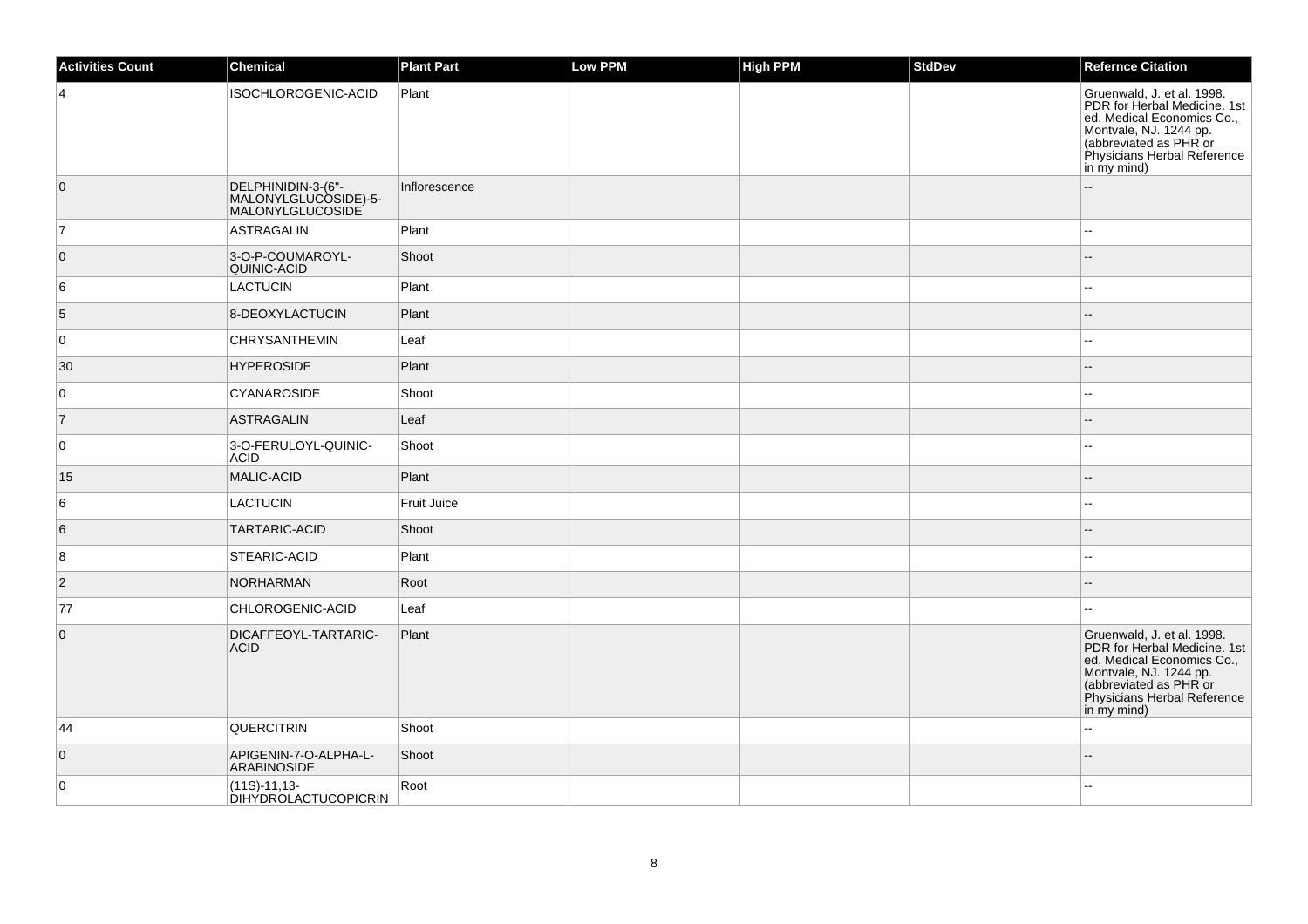| <b>Activities Count</b> | <b>Chemical</b>                                    | <b>Plant Part</b> | Low PPM | <b>High PPM</b> | <b>StdDev</b> | <b>Refernce Citation</b>                                                                                                                                                                                              |
|-------------------------|----------------------------------------------------|-------------------|---------|-----------------|---------------|-----------------------------------------------------------------------------------------------------------------------------------------------------------------------------------------------------------------------|
| $\overline{0}$          | LUTEOLIN-7-O-BETA-D-<br><b>GLUCURONIDE</b>         | Plant             |         |                 |               |                                                                                                                                                                                                                       |
| 0                       | KAEMPFEROL-3-O-BETA-D- Plant<br><b>GLUCURONIDE</b> |                   |         |                 |               |                                                                                                                                                                                                                       |
| 8                       | STEARIC-ACID                                       | Seed              |         |                 |               | --                                                                                                                                                                                                                    |
| 6                       | <b>ACETOPHENONE</b>                                | Root              |         |                 |               | Williamson, E. M. and Evans,<br>F. J., Potter's New<br>Cyclopaedia of Botanical<br>Drugs and Preparations,<br>Revised Ed., Saffron Walden,<br>the C. W. Daniel Co., Ltd.,<br>Essex UK, 362 pp, 1988,<br>reprint 1989. |
| 77                      | CHLOROGENIC-ACID                                   | Shoot             |         |                 |               |                                                                                                                                                                                                                       |
| 29                      | <b>ESCULIN</b>                                     | Flower            |         |                 |               | Rizk, A.F.M., The<br>Phytochemistry of the Flora<br>of Qatar, Scientific and<br>Applied Research Centre,<br>University of Qatar, Kingprint,<br>Richmond, UK, 1986.                                                    |
| $\overline{0}$          | <b>CREPIDIASIDE-B</b>                              | Plant             |         |                 |               | --                                                                                                                                                                                                                    |
| $\overline{2}$          | QUERCETIN-3-O-BETA-D-<br><b>GLUCURONIDE</b>        | Plant             |         |                 |               |                                                                                                                                                                                                                       |
| 57                      | <b>COUMARIN</b>                                    | Plant             |         |                 |               |                                                                                                                                                                                                                       |
| 101                     | <b>APIGENIN</b>                                    | Shoot             |         |                 |               | --                                                                                                                                                                                                                    |
| $\overline{0}$          | $(11S)-11,13-$<br>DIHYDROLACTUCIN                  | Root              |         |                 |               |                                                                                                                                                                                                                       |
| 22                      | <b>UMBELLIFERONE</b>                               | Flower            |         |                 |               | Rizk, A.F.M., The<br>Phytochemistry of the Flora<br>of Qatar, Scientific and<br>Applied Research Centre,<br>University of Qatar, Kingprint,<br>Richmond, UK, 1986.                                                    |
| $\overline{0}$          | LUTEOLIN-7-O-BETA-D-<br><b>GLUCURONIDE</b>         | Leaf              |         |                 |               |                                                                                                                                                                                                                       |
| 23                      | CITRIC-ACID                                        | Plant             |         |                 |               |                                                                                                                                                                                                                       |
| $\overline{0}$          | KAEMPFEROL-3-O-BETA-D- Leaf<br><b>GLUCURONIDE</b>  |                   |         |                 |               |                                                                                                                                                                                                                       |
| 77                      | CHLOROGENIC-ACID                                   | Root              |         |                 |               | --                                                                                                                                                                                                                    |
| 30                      | <b>ESCULETIN</b>                                   | Flower            |         |                 |               | Rizk, A.F.M., The<br>Phytochemistry of the Flora<br>of Qatar, Scientific and<br>Applied Research Centre,<br>University of Qatar, Kingprint,<br>Richmond, UK, 1986.                                                    |